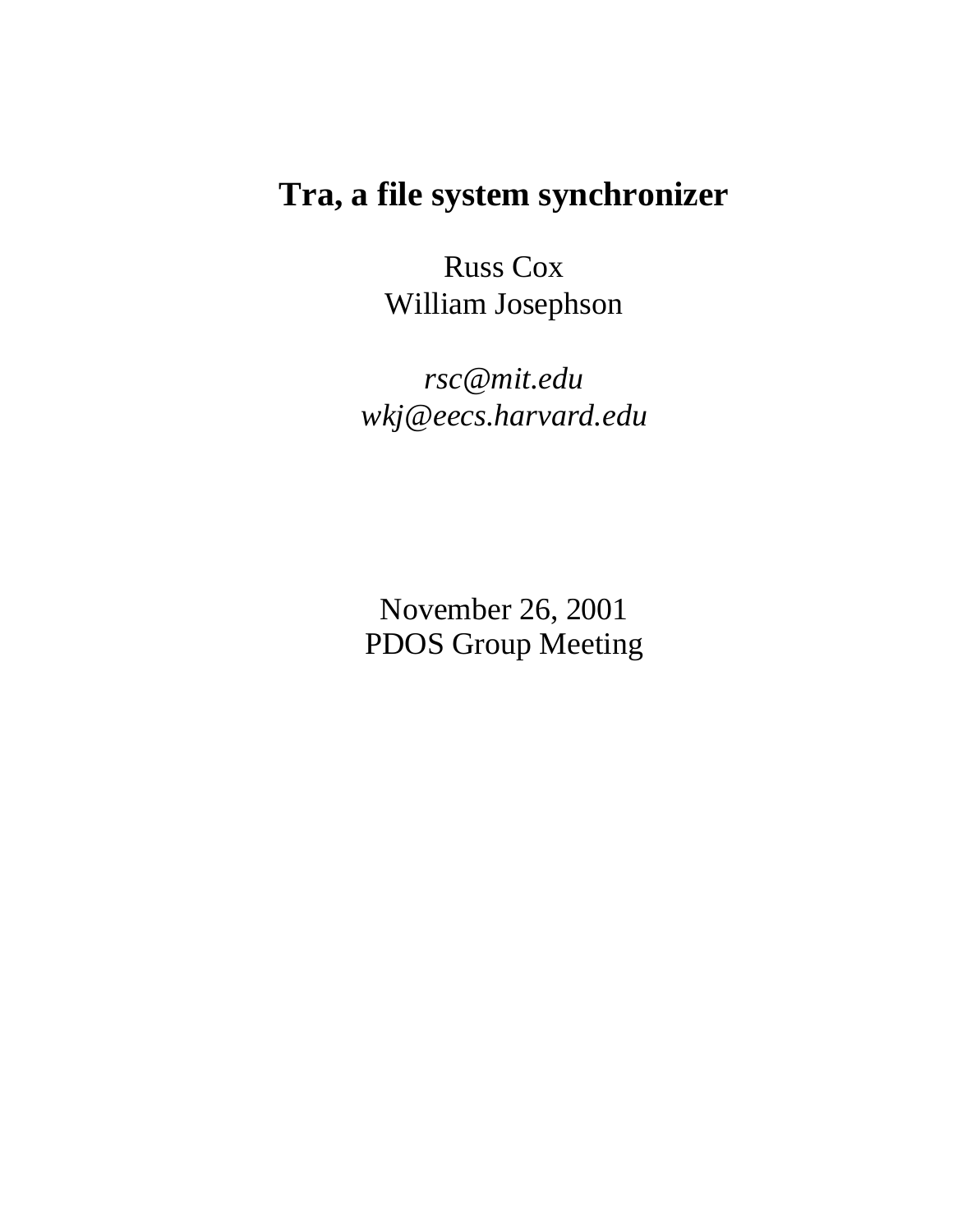# **Outline**

1

Problem

Solution (vector time)

Glimpse of algorithm

Building a good tool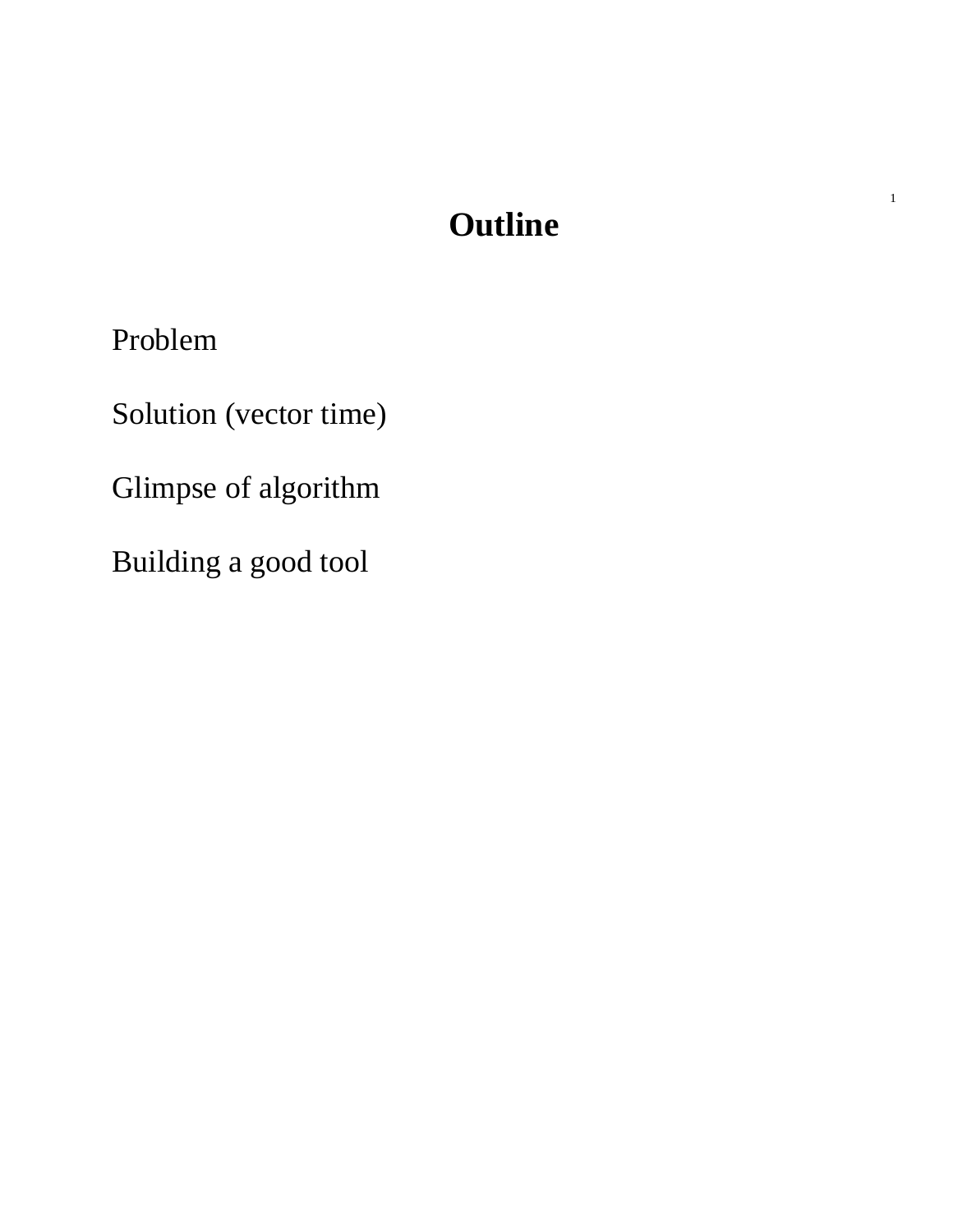## **The Problem**

Want to use lots of computer systems (mostly) interchangeably.

Edit anything anywhere, have changes propagate properly.

For now, think "same home directory everywhere."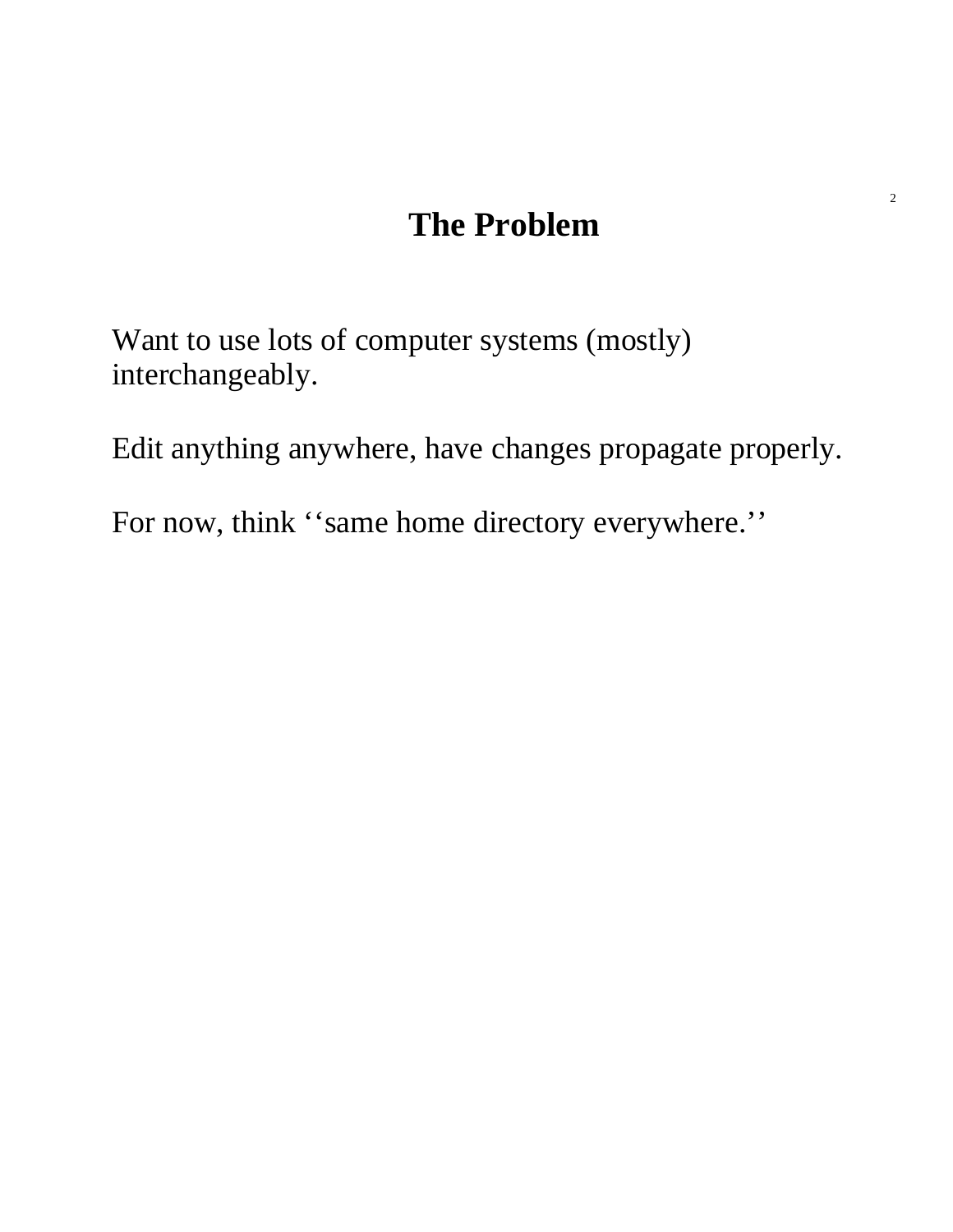### **Non-solutions**

Avoid the problem: use one machine.

 $-$  remote login

network file systems

Assumes connected operation.

File systems or tools for disconnected operation.

AFS

— Coda

 $-CVS$ 

Assumes central server (perhaps not possible; one more machine to admin).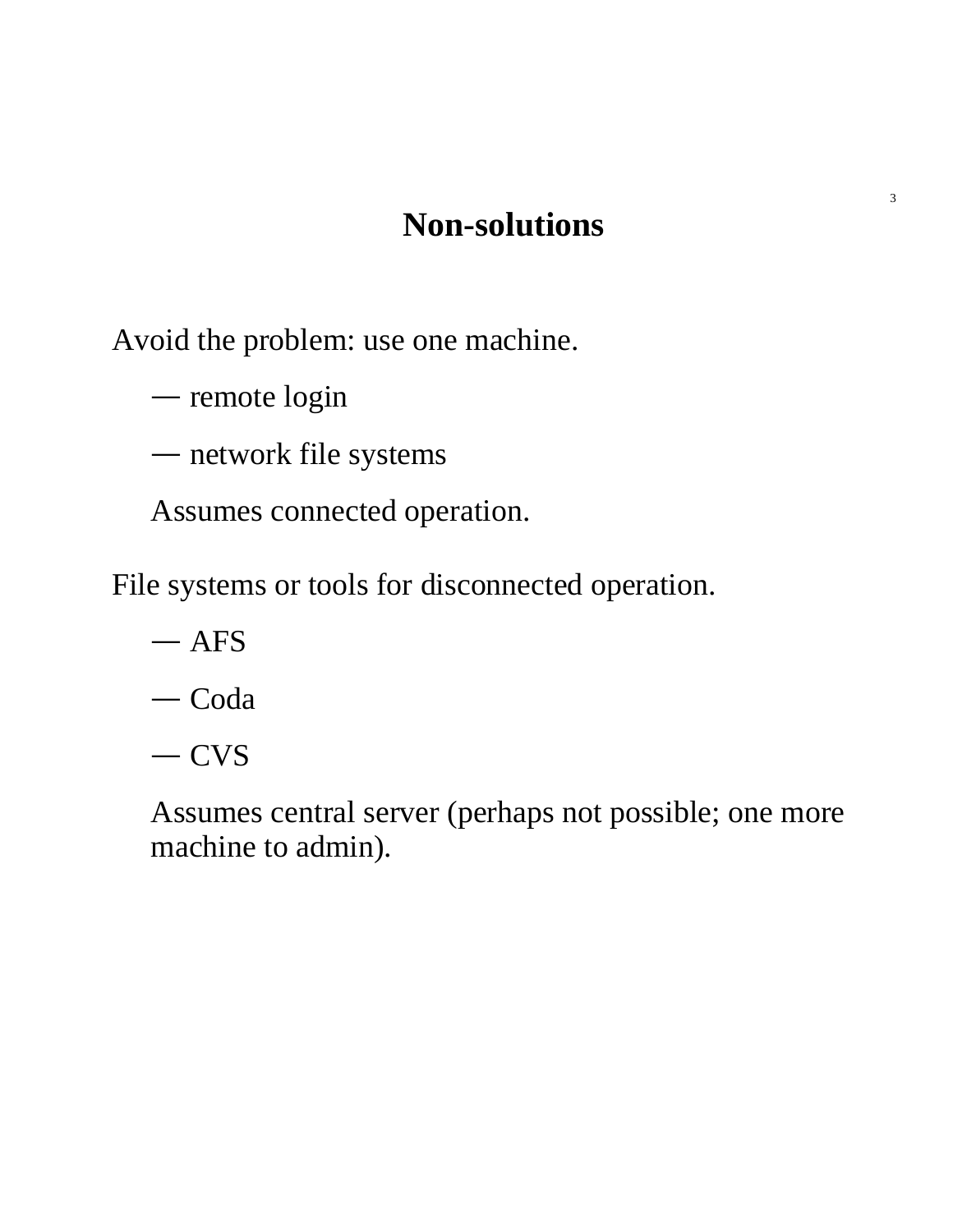#### **What makes a solution?**

4

Correct propagation of updates, creates, and deletes.

— never lose an update

Asymmetric synchronization.

cvs update *vs.* cvs checkin

Relaxed communication requirements.

perhaps some pairs of machines never talk

Partial replicas.

maybe I don't want *all* of frenulum's /usr.

Portability.

 Windows. Unix. Plan 9. Macintosh? (User-level.) Simplicity.

— this thing controls your files.

obviously no bugs; not no obvious bugs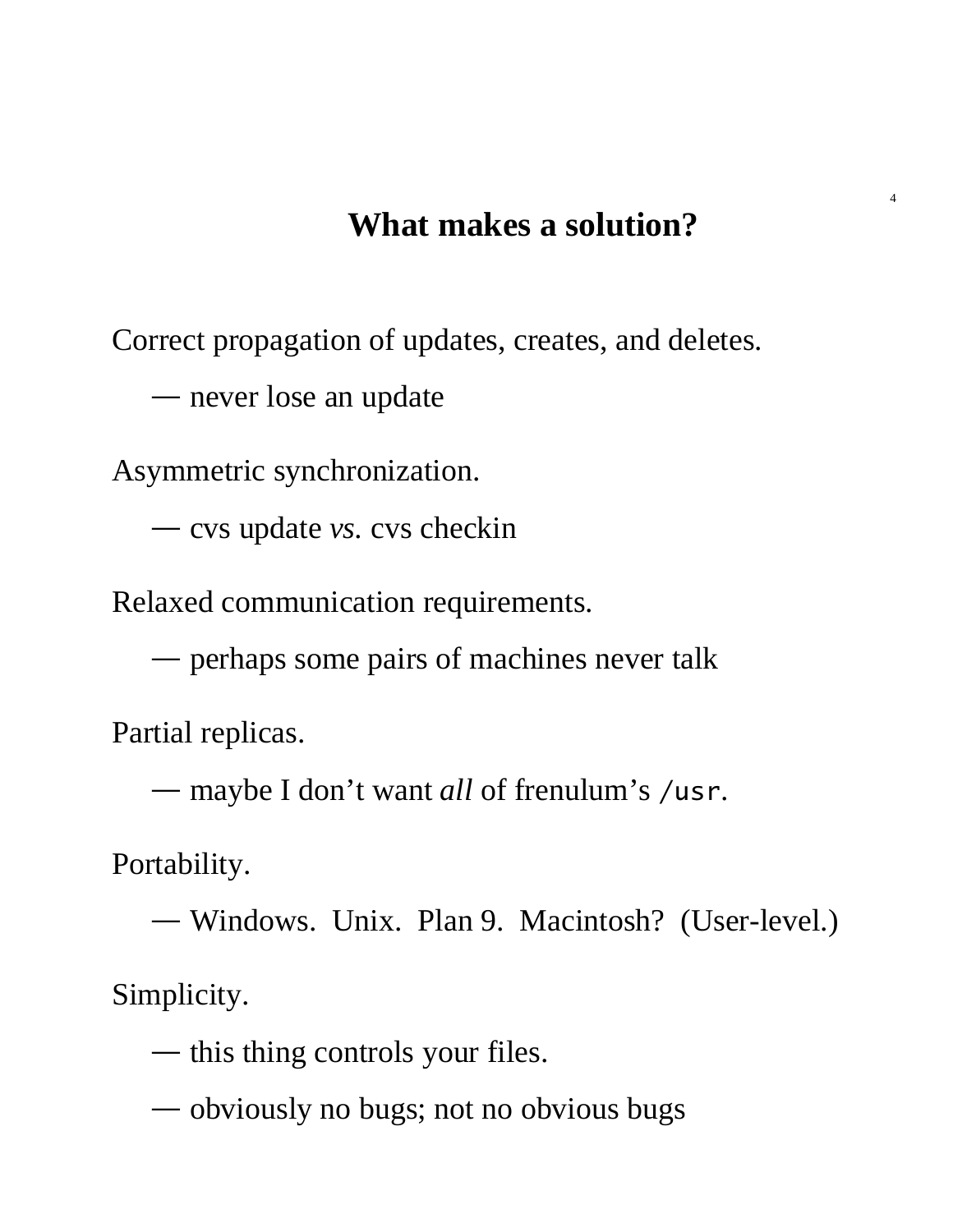### **Other synchronizers**

Rsync

— too much work left to the user

bad packaging of a good file transfer algorithm

knows *how* to copy; doesn't know *what* to copy

Ficus, Rumor

almost perfect, doesn't run anywhere

Unison

— only works for a pair of hosts

Discuss these more after we know about Tra.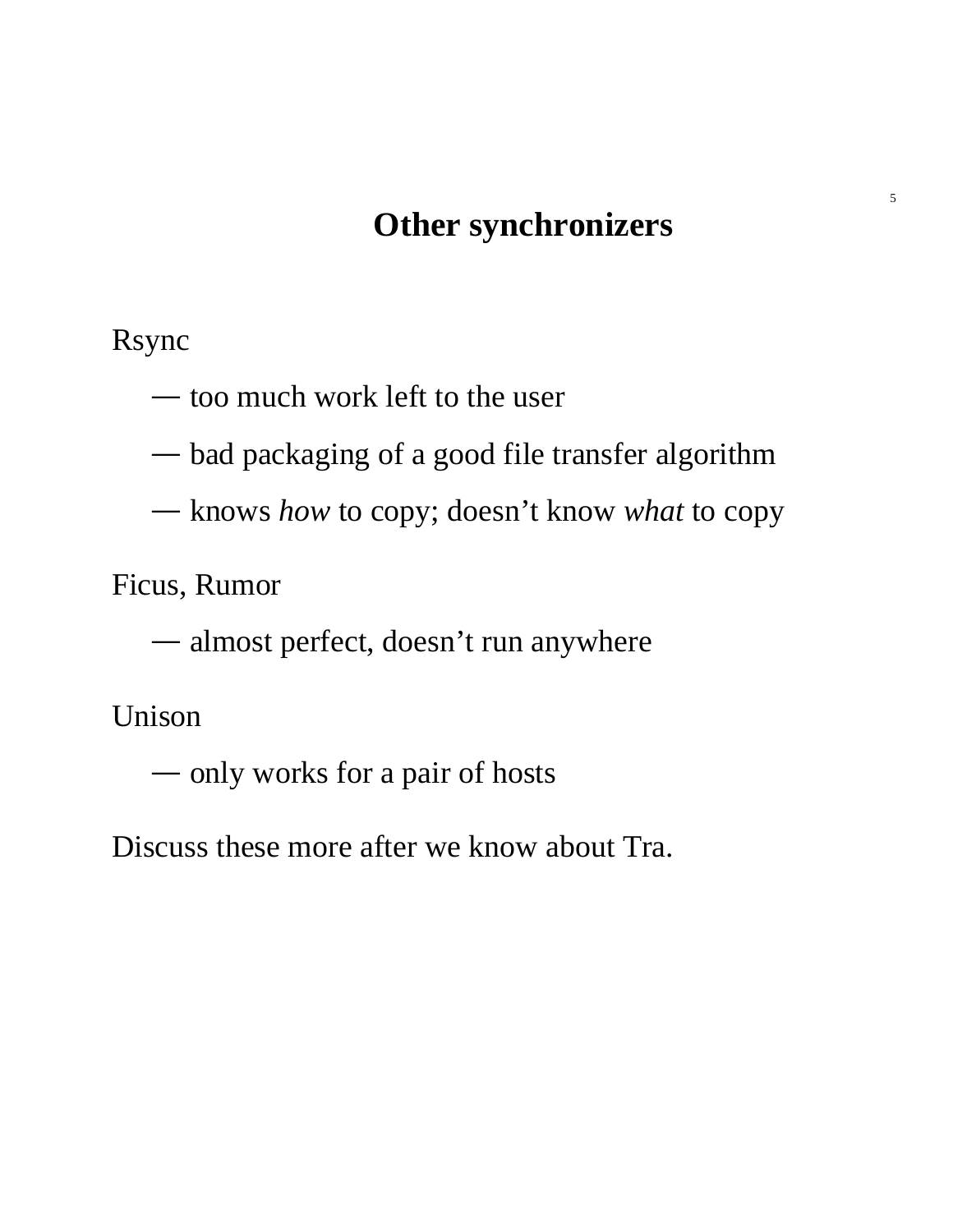#### **Why is this hard?**

sync A's F to B change F on A

sync A's F to B

sync from B to A: *nop*

change F on B sync from B to A:

 $\mathsf I$  $\mathsf{I}$  $\mathsf{I}$  $\mathsf{I}$  $\mathsf{I}$  $\mathsf{I}$  $\mathsf{I}$ 

 $\mathsf I$  $\mathsf{I}$  $\mathsf{I}$  $\mathsf{I}$  $\mathsf{I}$  $\mathsf{I}$  $\mathsf{I}$  $\mathsf{I}$  $\mathsf{I}$  $\mathsf{I}$ 

*copy B's F to A report conflict* sync A's F to B change F on A change F on B sync either way:

 $\mathsf I$  $\mathsf{I}$  $\mathsf{I}$  $\mathsf{I}$  $\mathsf{I}$  $\mathsf{I}$  $\mathsf{I}$  $\mathsf{I}$ 

 $\mathsf I$ I I I I I I I I I I

sync A's F to B remove F on A sync from A to B: *remove F on B*

sync A's F to B remove F on A sync from A to B: *remove F on B* create new F on B sync from B to A: *copy B's F to A ???*

sync A's F to B remove F on A

remove F on B create new F on B sync from B to A: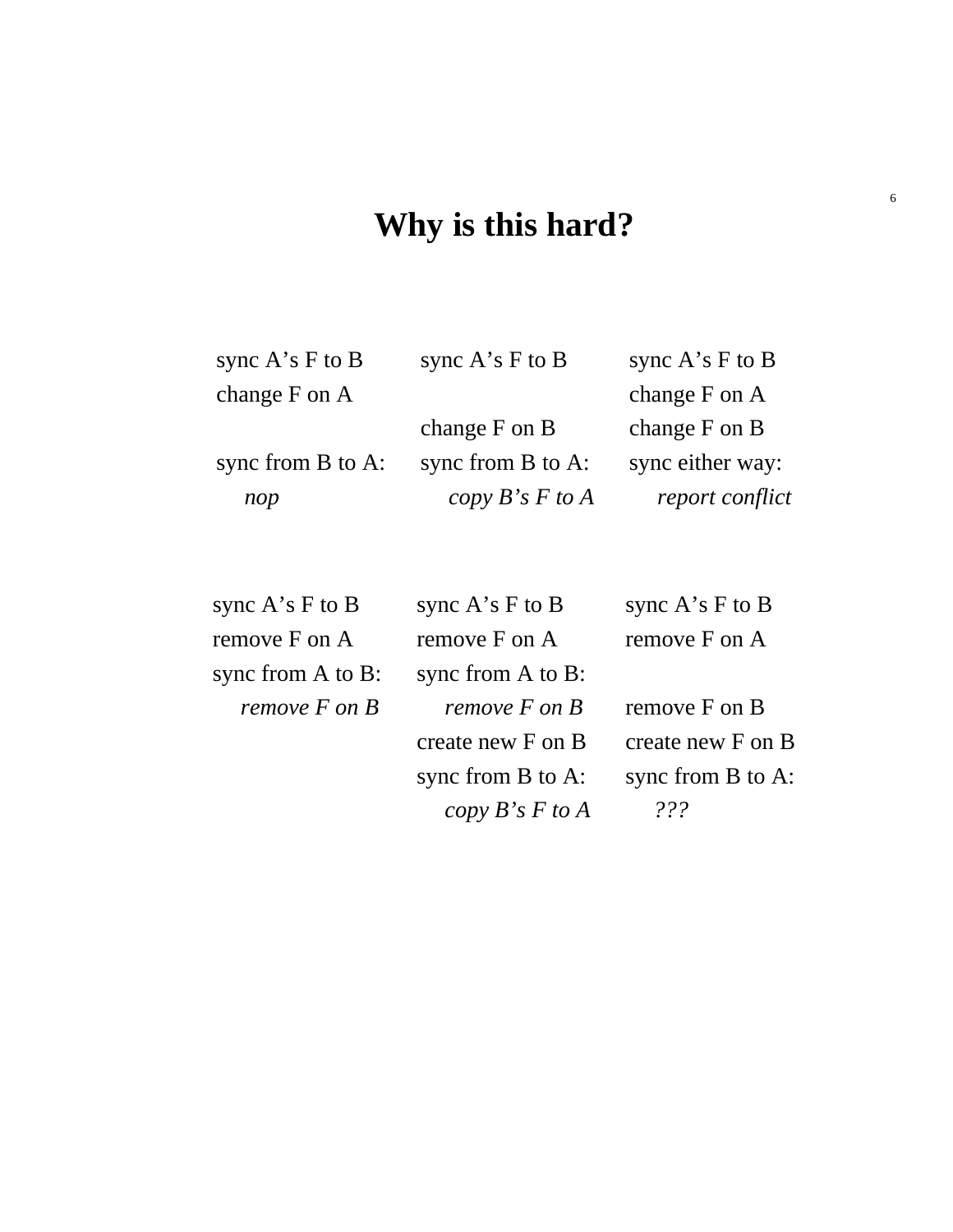### **One-writer synchronization**

7

Suppose only *A* makes changes to file *F*.

Define *F*'s *modification time* to be the time on *A* that *F* was last changed.

If we copy *F*'s modification time when we copy *F*, we can always tell which of two copies is newer.

Suppose there are lots of files.

If we compare modification times on every file, we'll get correct results and be very slow.

On system *X*, store  $t_X =$  "when our copy of the file system existed on *A*.''

 $B \rightarrow C$ : I know about *A* as of time  $t_B$ .  $C \rightarrow B$ : I know about *A* as of time  $t_C$ .  $C \rightarrow B$ : Here are all the files I have that you don't know about. *B* incorporates new files, sets  $t_B = \max(t_B, t_C)$ .

*t X* is a *synchronization time*.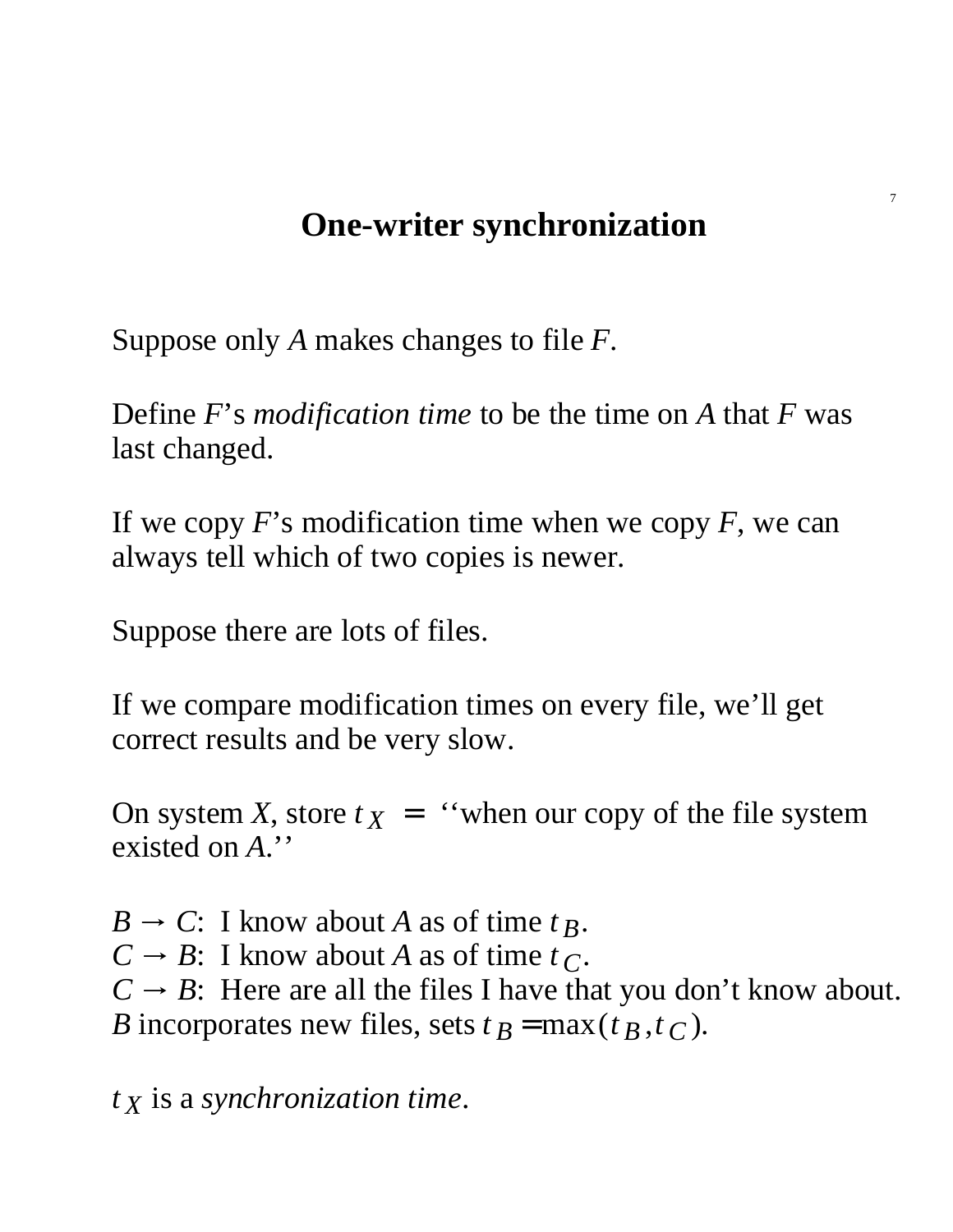#### **Vector time**

From theoretical distributed systems.

An array specifying local time on a collection of systems.

Modification time of (*A*:5 *B*:100) means last change on *A* was at *A*-time 5, last change on *B* was at *B*-time 100.

Only partially ordered:

 $-(A:5 \ B:100) \leq (A:6 \ B:102)$  $-(A:5 \ B:100) \leq (A:5 \ B:102)$  $-(A:5 \ B:100)$  //  $(A:6 \ B:99)$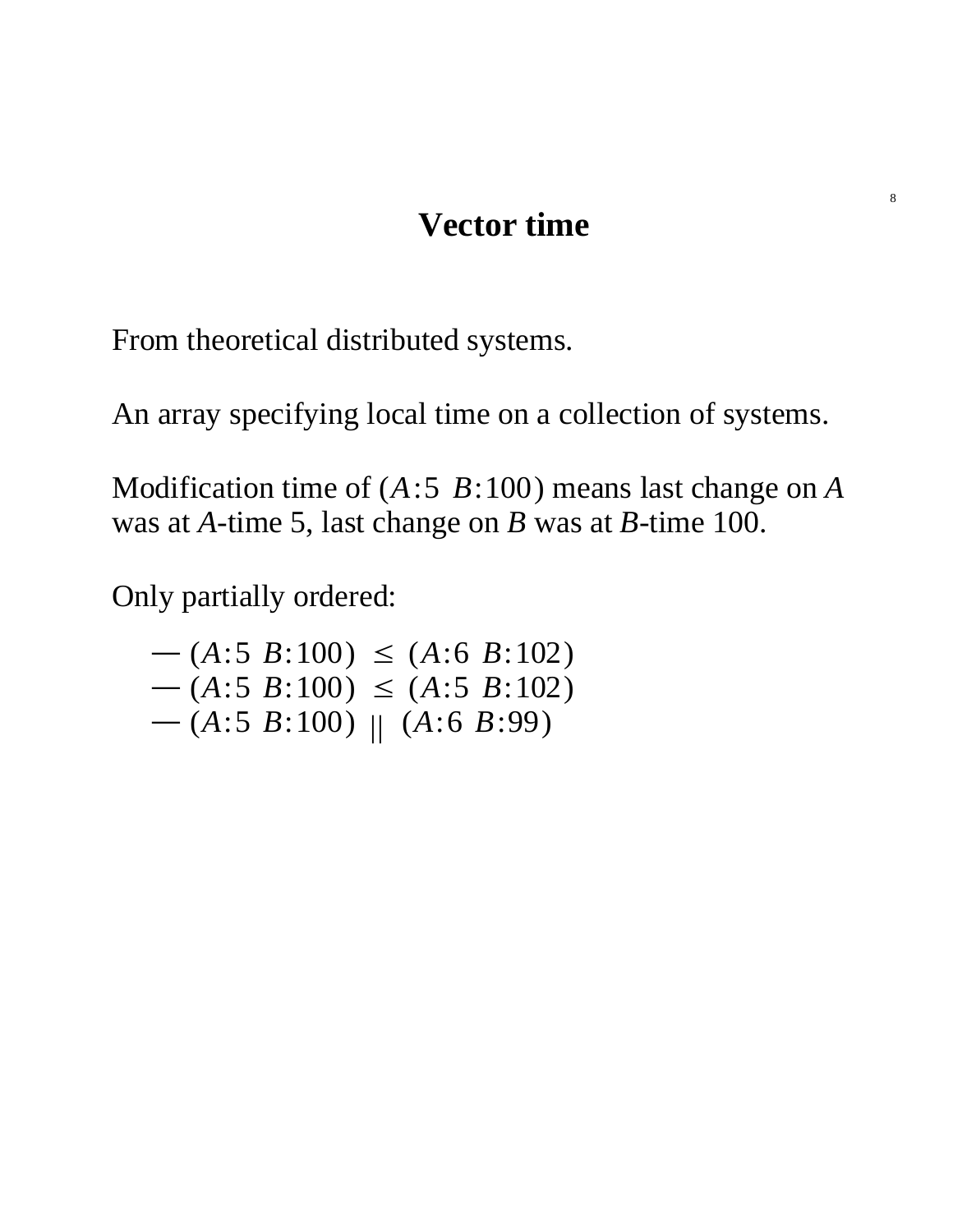### **General synchronization**

Replace scalar time with vector time in the one-writer algorithm and everything works out.

Incomparable times mark conflicts.

 $B \rightarrow C$ : I know about *A* as of time  $t_B$ .  $C \rightarrow B$ : I know about *A* as of time  $t_C$ .  $C \rightarrow B$ : Here are all the files I have that you don't know about. *B* incorporates new files, sets  $t_B = \max(t_B, t_C)$ .

To handle partial replicas, use per-file sync time instead of per-replica.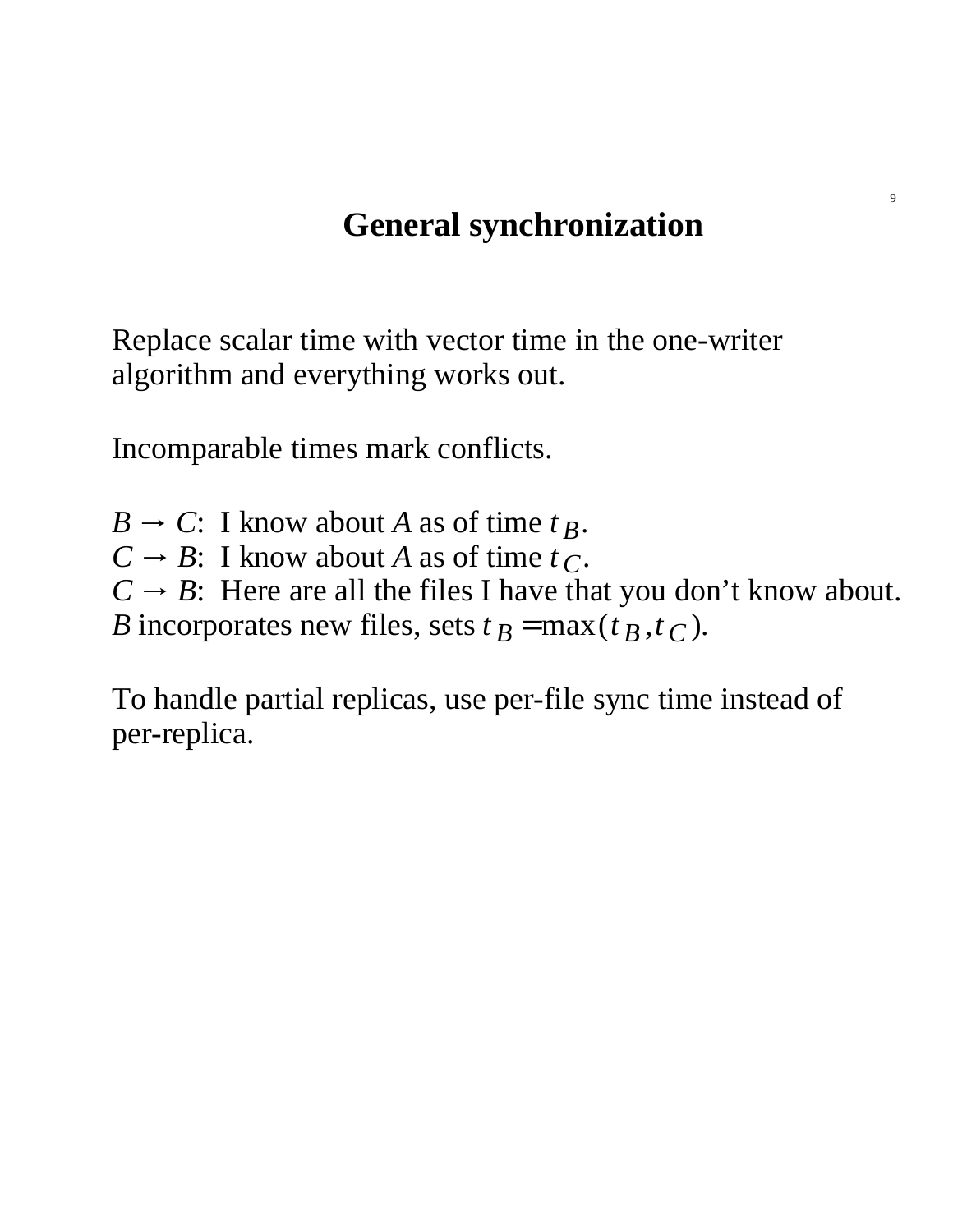# **Algorithm**

Five states for a file:

| File           | path is an extant plain file (non-directory) |
|----------------|----------------------------------------------|
| Dir            | path is an extant directory                  |
| Ghost          | path is a record of a ghost                  |
| Unknown        | there is no record whatsoever of path        |
| <b>NotHere</b> | this replica is configured not to store path |

Twenty-five cases for each (from-state, to-state) pair.

We'll go through two.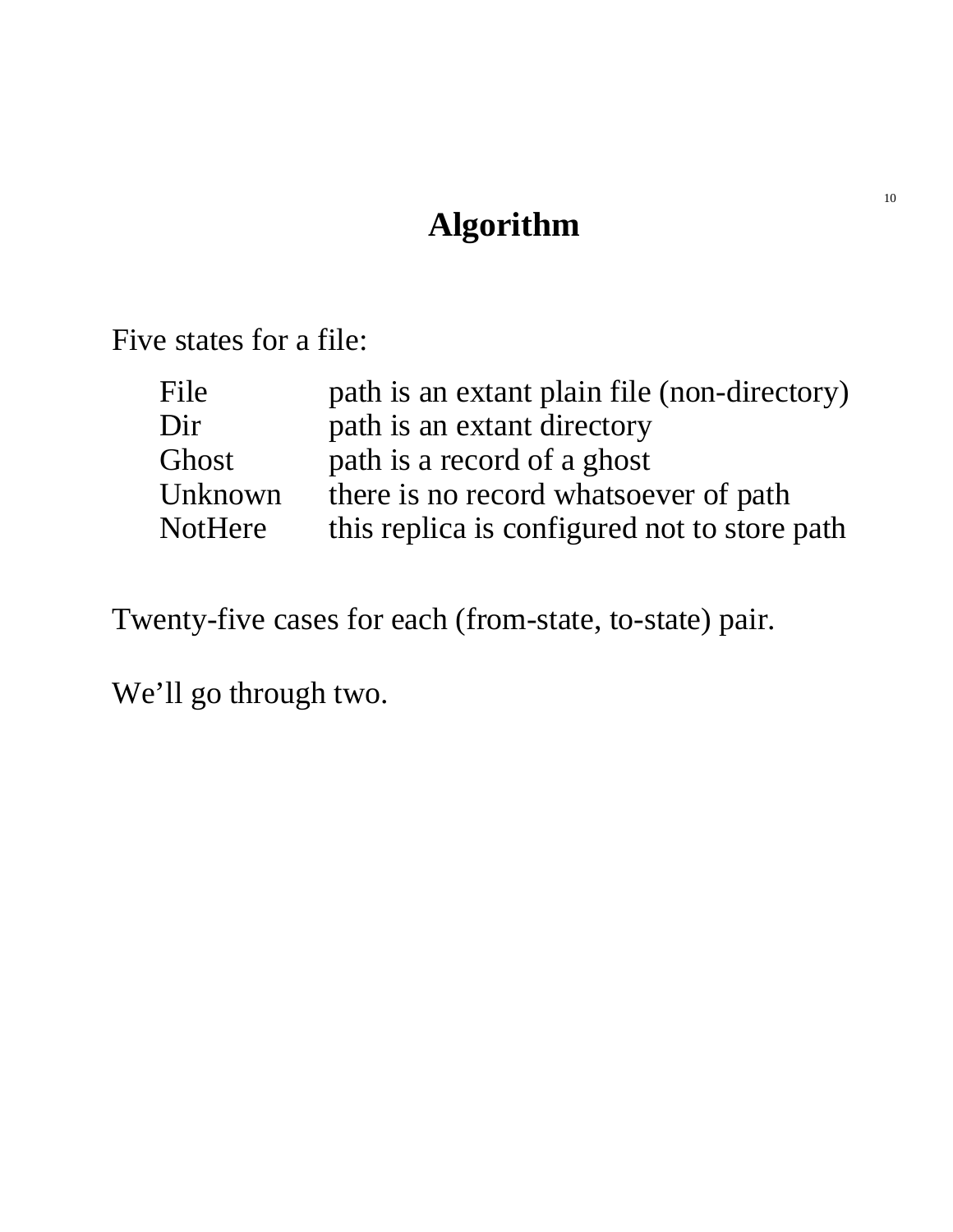### **The (File, File) decision**

 $\mathcal{L}_\text{max}$ 

```
case (File, File):
    if from.mtime(path) \leq to.synctime(path)
         // to knows about from's version
         return complete
    else if to.mtime(path) \leq from.synctime(path)
         // from knows about to's version: safe to copy
         copy path
         to.mtime(path) = from.mtime(path)to.synctime(path) max= from.synctime(path)
         return complete
    else
         // to and from have incomparable versions
         report update/update conflict
         return incomplete
          \mu momple.
```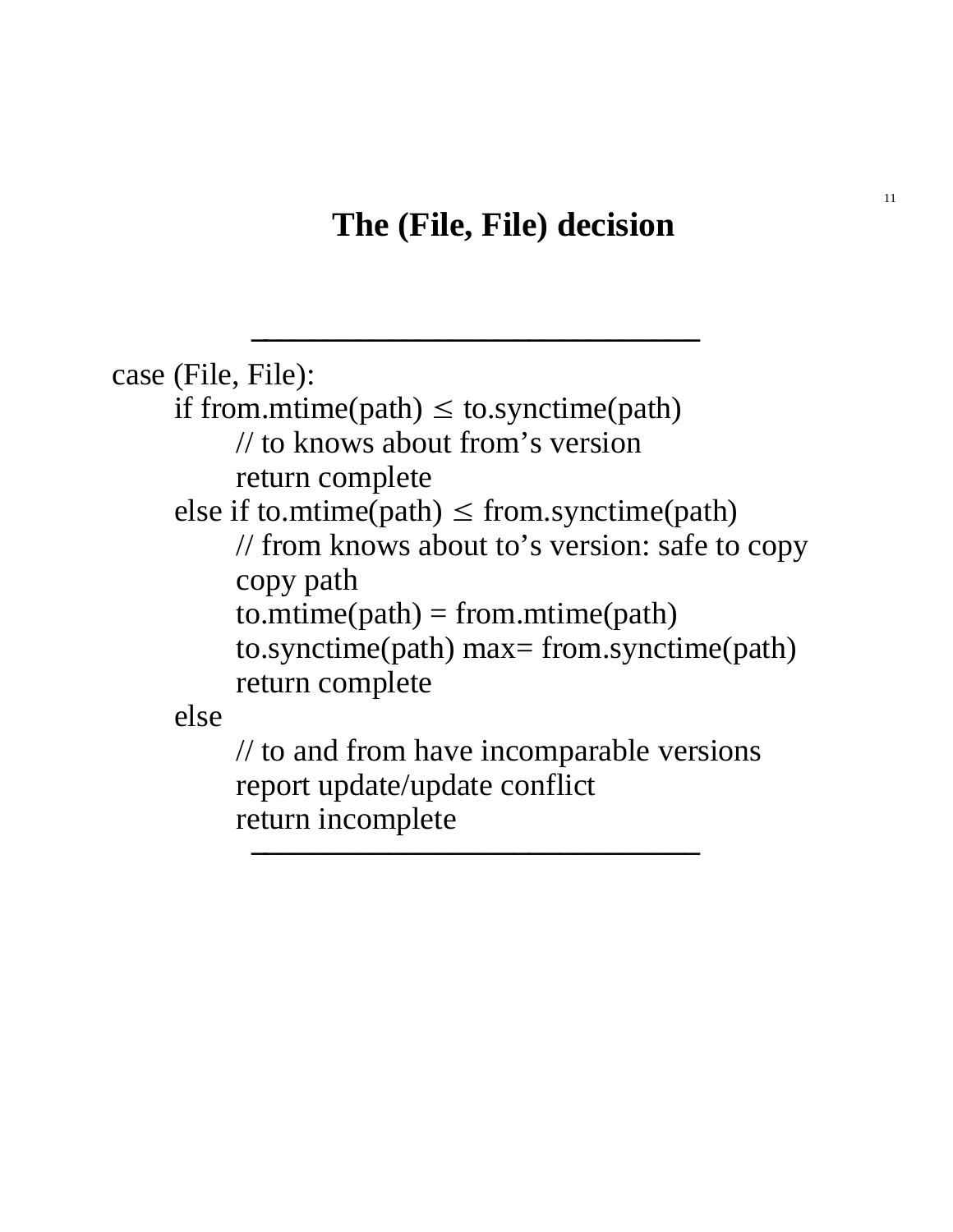#### **The (Dir, Dir) decision**

 $\mathcal{L}_\text{max}$ 

```
case (Dir, Dir):
     if from.mtime(path) \leq to.synctime(path)
          // to knows about from's version
          return complete
     else
          // there are updates on from that we need to consider
          status = completefor each child in path on either replica
               if sync(path/kid) == incomplete
                    status = incompleteif status == complete
               to.synctime(path) max= from.synctime(path)
```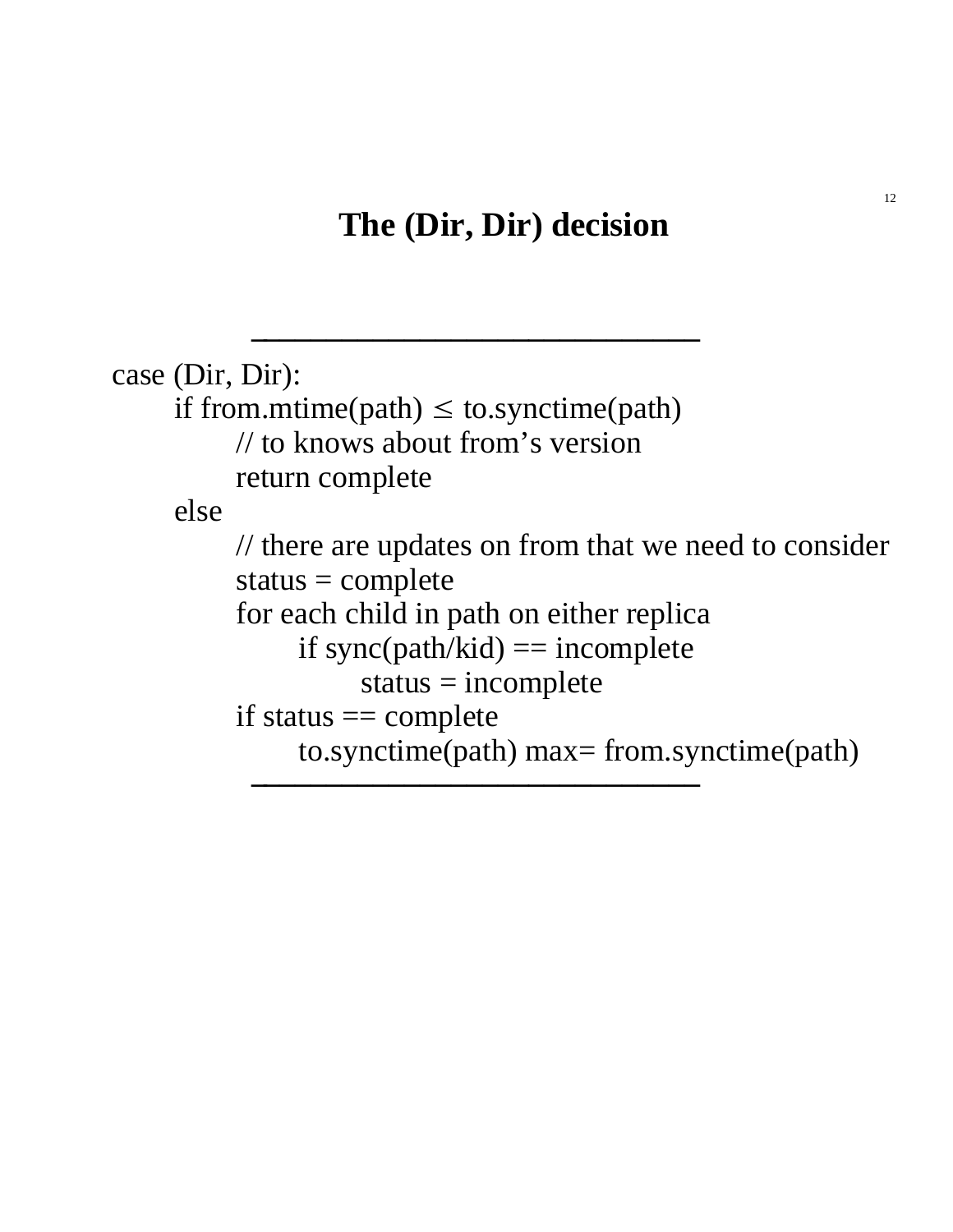# **Ficus and Rumor**

Vector modification times (version vectors) but no sync times.

Only handles full replica syncs. (Ugly attempts to fix this in Rumor.)

Almost invented vector sync times.

Instead, they need distributed garbage collection to handle deletions.

Moral: ideas from file systems don't translate directly to userlevel tools.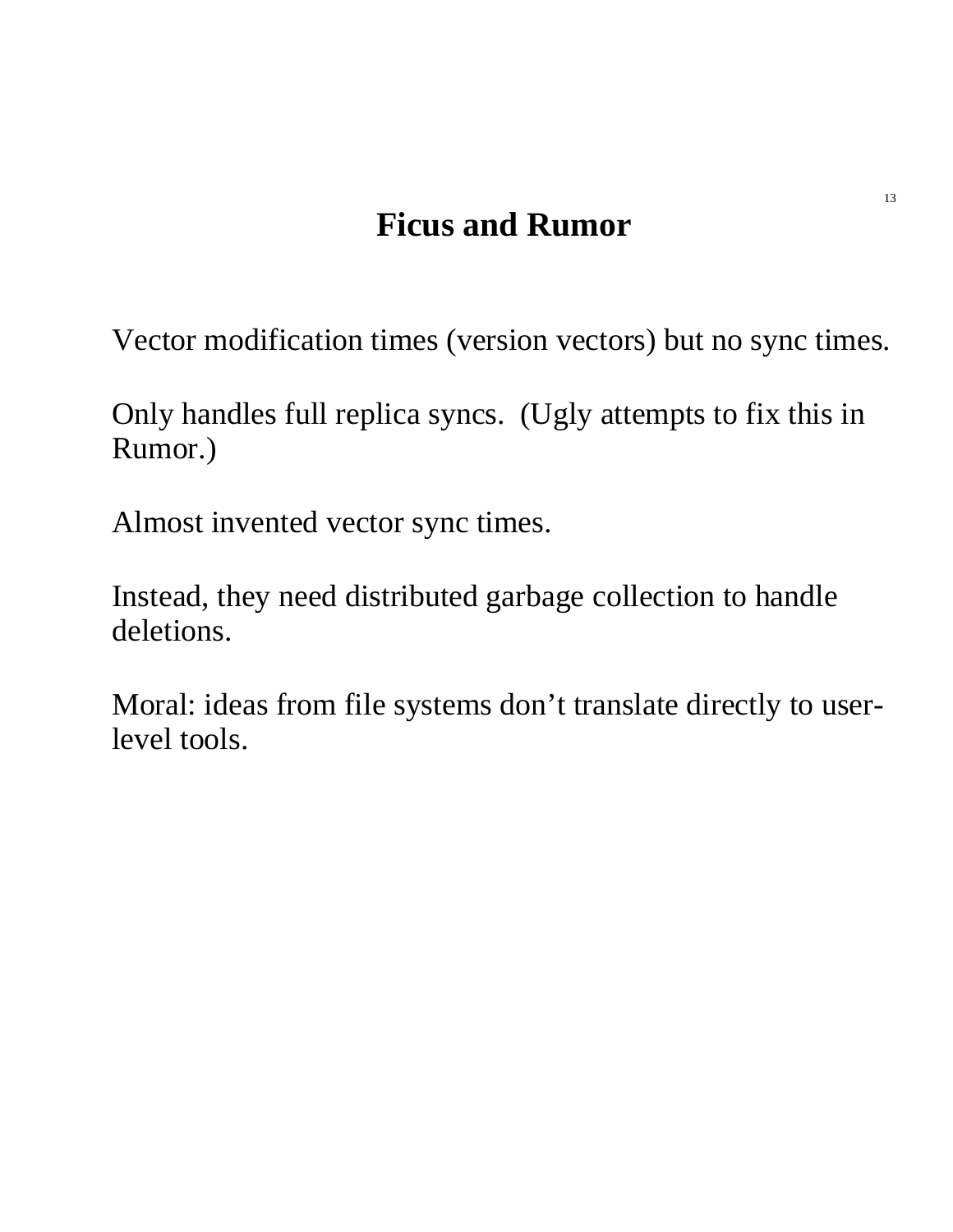### **Unison**

Proved correct, for some definition of correct.

Only considers pair of replicas.

copy A's F to B change F on B sync B's F to C sync from B to A: *copy B's F to A* sync from C to A:

Unison: *conflict!* Tra: *nop*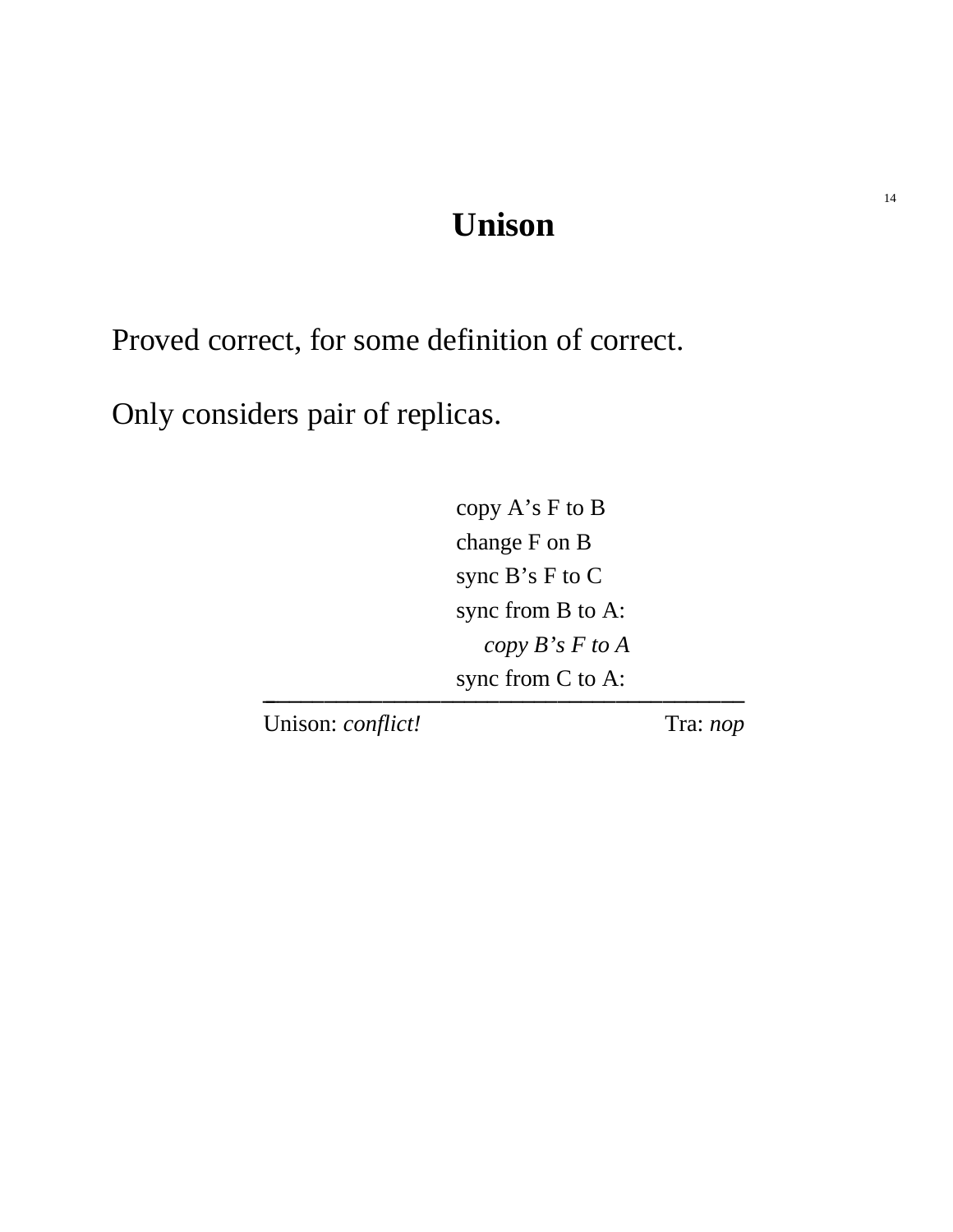#### **Tool building**

I use Tra every day. No one else uses it at all.

It's not usable unless you understand the algorithm.

Rewrite in progress addresses:

 $latency$  — add parallelism

 $bandwidth$   $\rightarrow$  SHA1 hashes to avoid dumb copies

undo,  $redo$  - encourage experimentation

ease of use  $-$  explanations must be understandable

/sys/src/cmd/tra/tra.c: update/update conflict

*vs.*

/sys/src/cmd/tra/tra.c: update/update conflict Sun Nov 11 17:33:01 EST 2001 modified on lusitania by rsc Mon Nov 12 09:12:31 EST 2001 modified on emelie by rob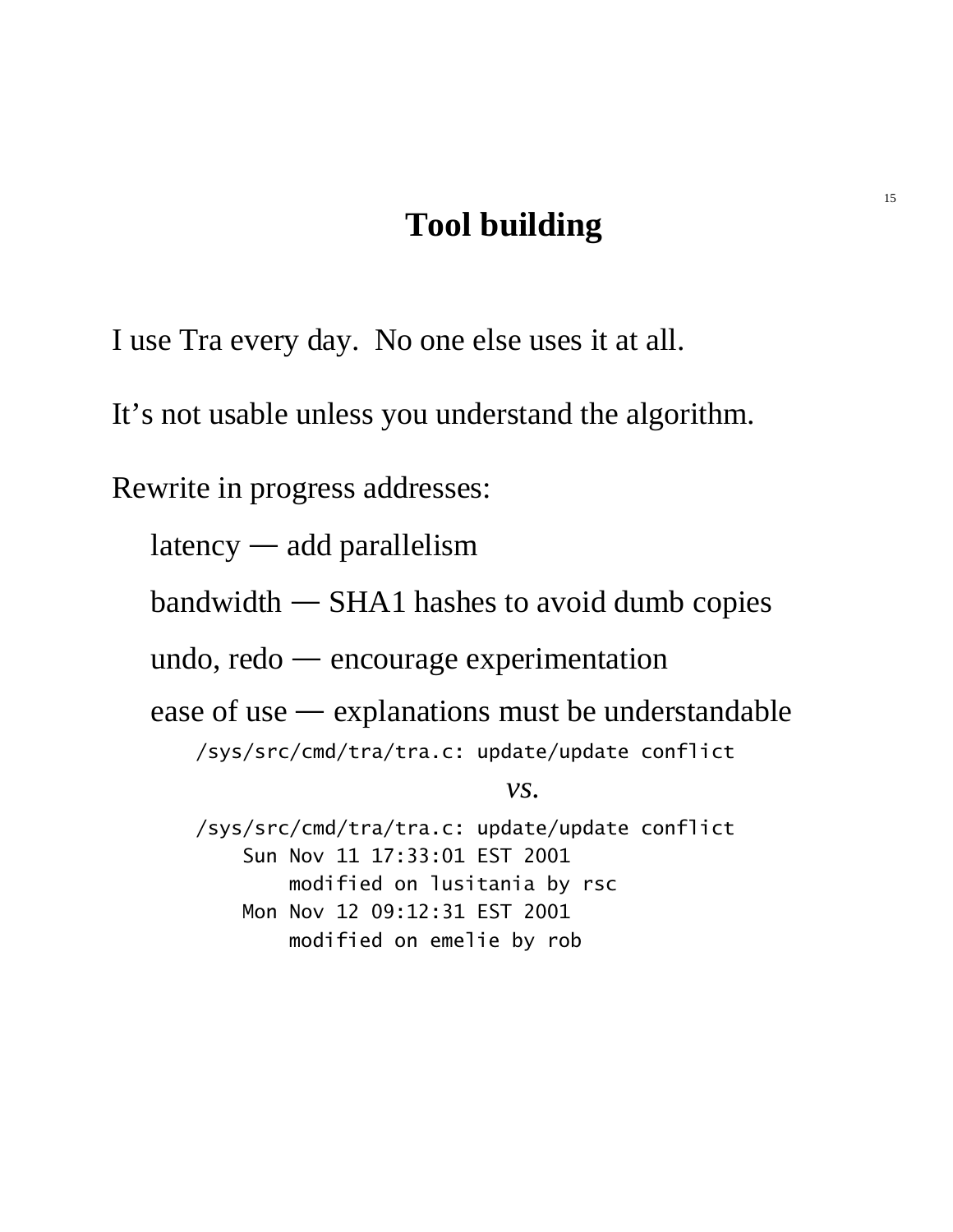# **Tool building, II**

Interface

want simple, easy-to-intuit gui

not clear what dumb text version should look like

Partial Replicas

not clear how to specify them:

```
386
        +
    mail
        lib
            *
    usr
        rsc
            mp3
            tmp
            +
or
    −*.o
    /386
    /mail/lib/*
    −/usr/rsc/mp3
    −/usr/rsc/tmp
    /usr/rsc
or something else entirely?
```